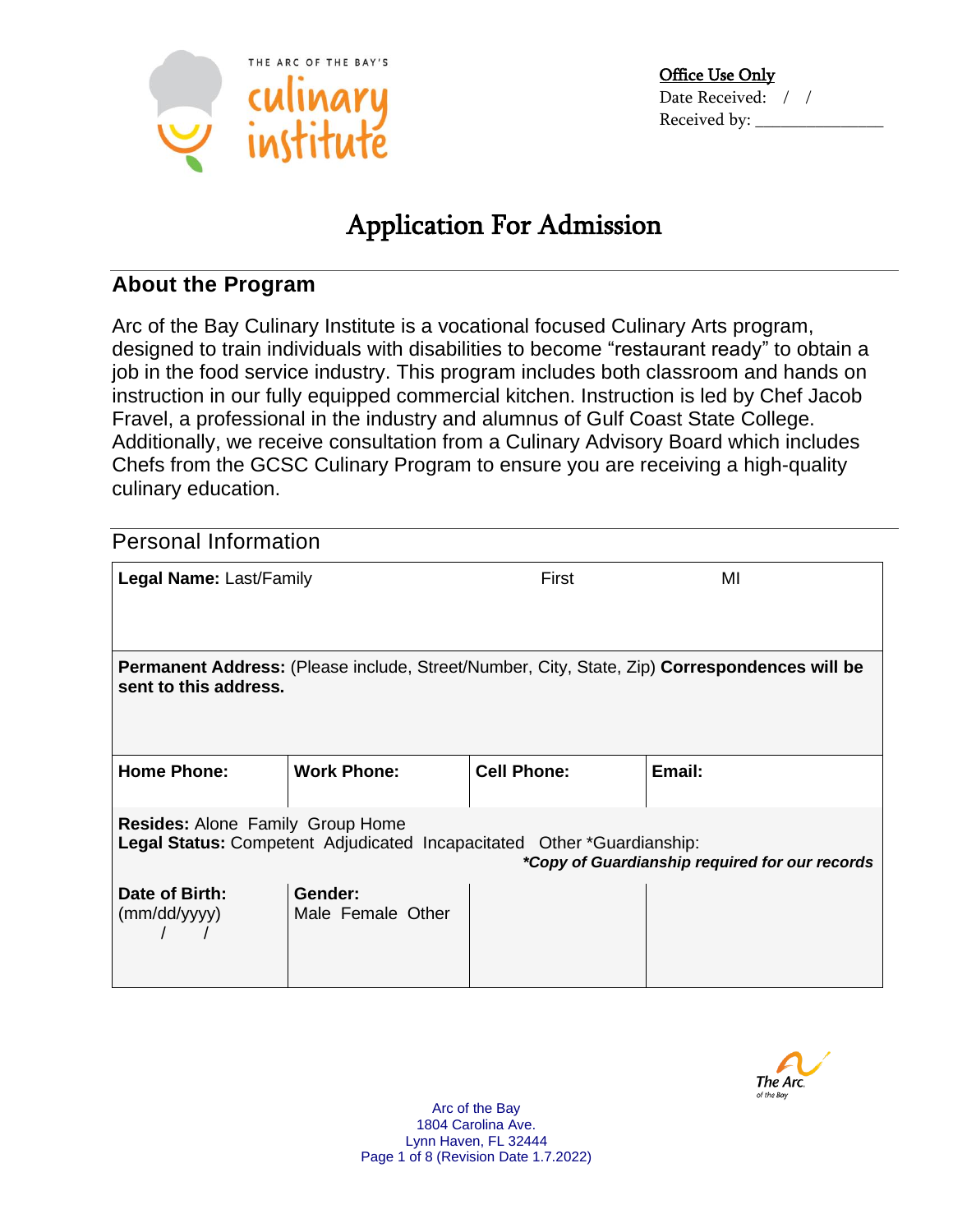| #1 Emergency Contact Name:                                                                    |                    | <b>Relationship to Student:</b> |  |
|-----------------------------------------------------------------------------------------------|--------------------|---------------------------------|--|
| <b>Home Phone:</b>                                                                            | <b>Cell Phone:</b> | <b>Work Phone:</b>              |  |
| Address: (Include Street/Number, City, State, Zip)                                            |                    |                                 |  |
| #2 Emergency Contact Name:                                                                    |                    | <b>Relationship to Student:</b> |  |
| <b>Home Phone:</b>                                                                            | <b>Cell Phone:</b> | <b>Work Phone:</b>              |  |
| Address: (Include Street/Number, City, State, Zip)                                            |                    |                                 |  |
|                                                                                               |                    |                                 |  |
| Program Session You Are Applying: ENTRY-LEVEL CULINARY ARTS Start Date:                       |                    |                                 |  |
| Are you currently receiving services from Arc of the Bay? ______(if YES mark all that apply): |                    |                                 |  |
| <b>Vocational Rehabilitation</b><br><b>ADT</b>                                                |                    |                                 |  |

## Occupational/Professional Experience

| <b>Position/Activity</b> | <b>Location (include</b><br>city/state) | From mm/yy | To mm/yy |
|--------------------------|-----------------------------------------|------------|----------|
|                          |                                         |            |          |
|                          |                                         |            |          |
|                          |                                         |            |          |

**Education** (Please check circle that applies):

- O High School Diploma
- O Anticipated Date of Graduation from High School (mm/yy \_\_\_\_\_\_\_\_\_)
- General Education Diploma (GED)
- Anticipated Date of completion of GED (mm/yy \_\_\_\_\_\_\_\_\_\_\_\_)
- O None of the above (Did not complete H.S. or  $\overline{GED}$ )

## **High School Attended or site of GED:**

Name of School:

Graduated (mm/yy): City/County/State:

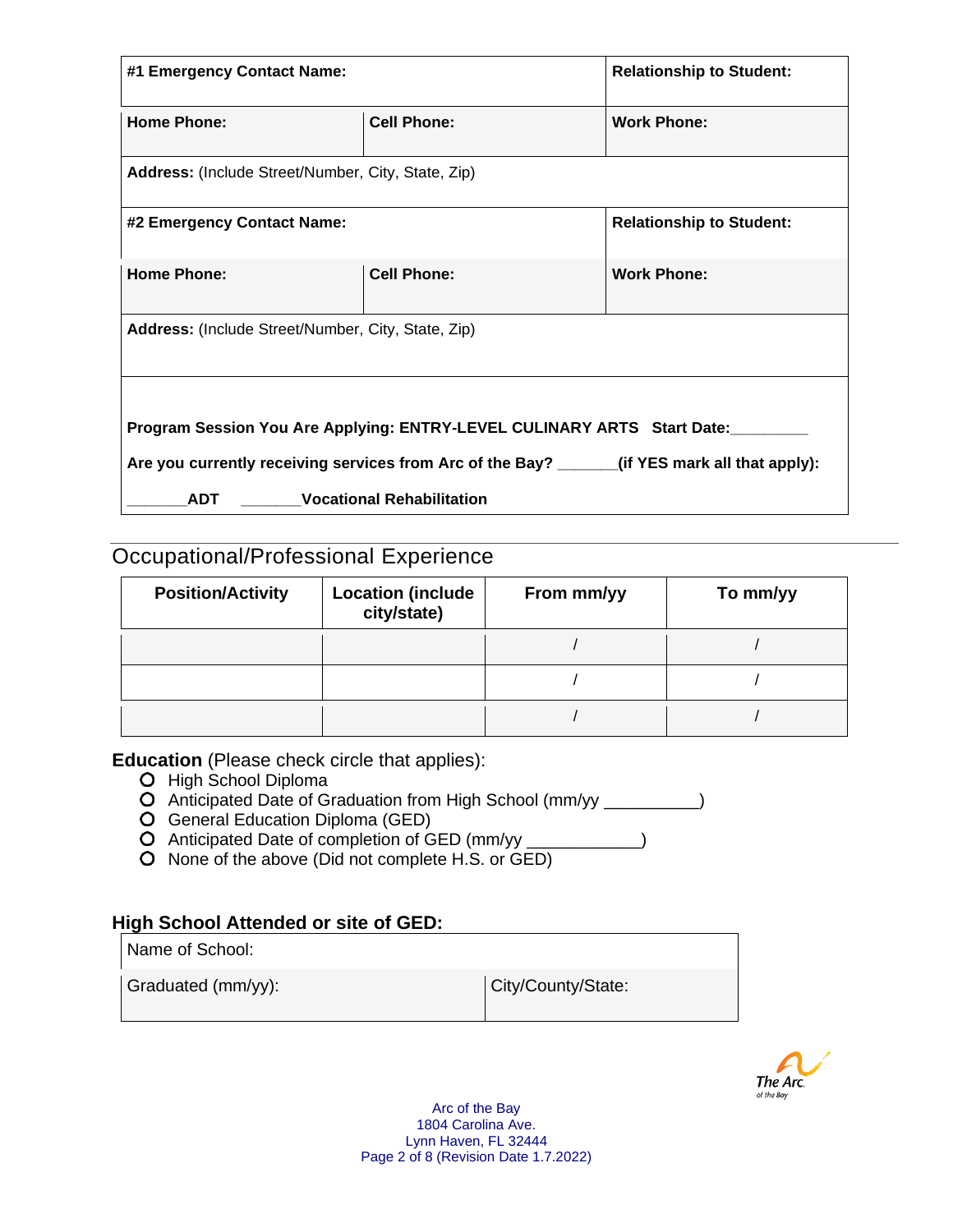## **Other Institutions:**

| Name of School:    |                  |                    |
|--------------------|------------------|--------------------|
| Graduated (mm/yy): | Course of Study: | City/County/State: |
| Name of School:    |                  |                    |
| Graduated (mm/yy): | Course of Study: | City/County/State: |

## **Other Degree/Certification Possessed: \_\_\_\_\_\_\_\_\_\_\_\_\_\_\_\_\_\_\_\_\_\_\_\_\_\_\_\_\_\_\_**

|                            | <b>Support Coordinator:</b>                 |                                                                                     |
|----------------------------|---------------------------------------------|-------------------------------------------------------------------------------------|
|                            |                                             |                                                                                     |
|                            |                                             |                                                                                     |
|                            | <b>Vocational Rehabilitation Counselor:</b> |                                                                                     |
|                            |                                             |                                                                                     |
|                            |                                             |                                                                                     |
|                            |                                             |                                                                                     |
| <b>Medical Information</b> |                                             |                                                                                     |
| <b>Medical Assessment</b>  | $\Box$ Surgery<br>$\Box$ Diabetes           | a. History of illness and physical limitation/restrictions (Clarify as applicable): |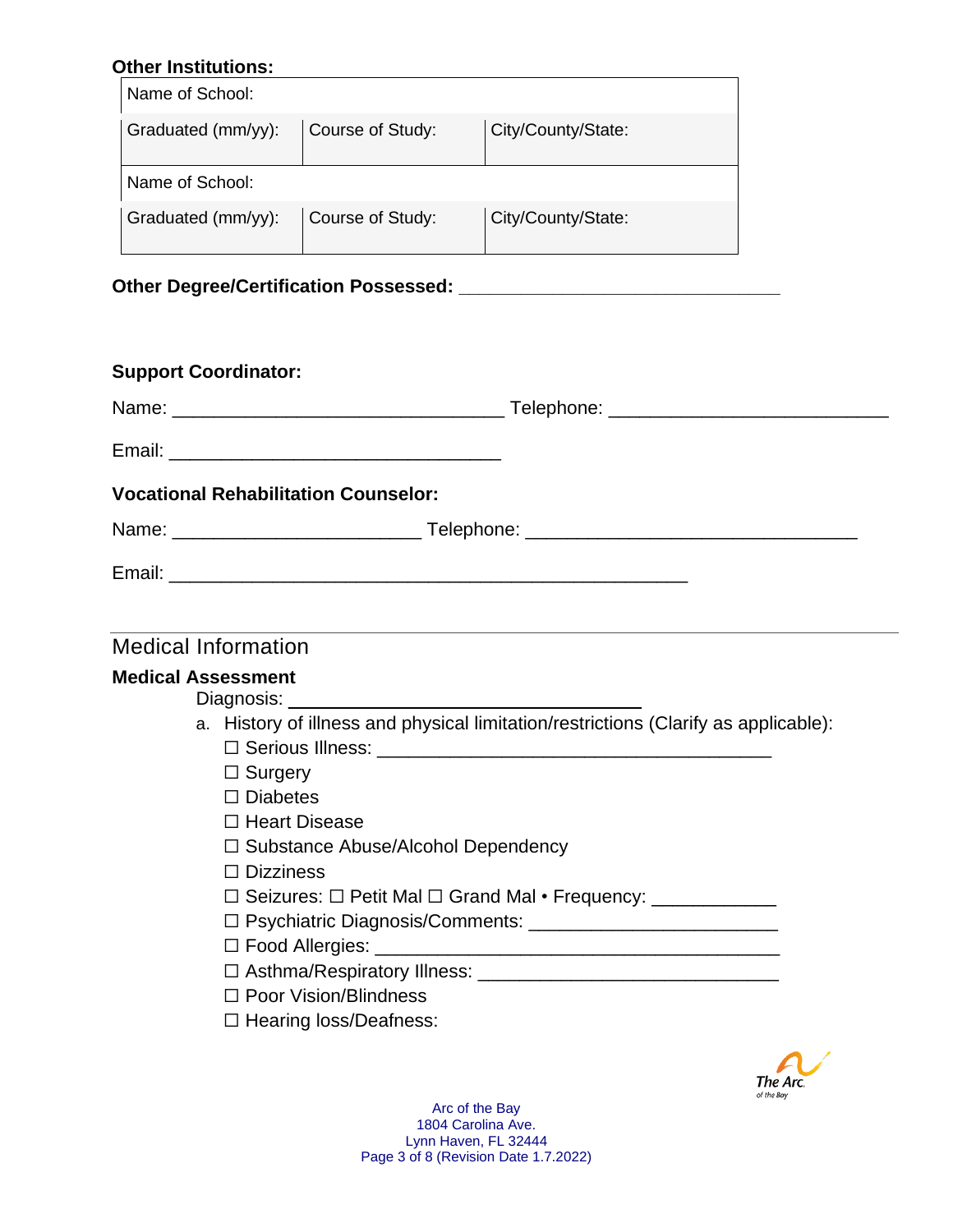#### Medications:

b. Current Medications: (Please list all write on the back of this page if necessary)

\_\_\_\_\_\_\_\_\_\_\_\_\_\_\_\_\_\_\_\_\_\_\_\_\_\_\_\_\_\_\_\_\_\_\_\_\_\_\_\_\_\_\_\_\_\_\_\_\_\_\_\_\_\_\_\_\_\_\_\_\_\_\_\_\_\_\_\_\_\_

\_\_\_\_\_\_\_\_\_\_\_\_\_\_\_\_\_\_\_\_\_\_\_\_\_\_\_\_\_\_\_\_\_\_\_\_\_\_\_\_\_\_\_\_\_\_\_\_\_\_\_\_\_\_\_\_\_\_\_\_\_\_\_\_\_\_\_\_\_\_

| Medication<br>Name | Dosage | Time(s)<br>Taken | Date<br>Prescribed | Prescribing<br>Physician | Reason |
|--------------------|--------|------------------|--------------------|--------------------------|--------|
|                    |        |                  |                    |                          |        |
|                    |        |                  |                    |                          |        |
|                    |        |                  |                    |                          |        |

c. Is Participant able to self-administer medications?  $\Box$  Yes  $\Box$  No

| <b>Hospital Preference:</b> |  |
|-----------------------------|--|
| Telephone: _<br>Name:       |  |
| <b>First Available</b>      |  |

\_\_\_\_\_\_\_\_\_\_\_\_\_\_\_\_\_\_\_\_\_\_\_\_\_\_\_\_\_\_\_\_\_\_\_\_\_\_\_\_\_\_\_\_\_\_\_\_\_\_\_\_\_\_\_\_\_\_\_\_\_\_\_\_\_\_\_\_\_\_ \_\_\_\_\_\_\_\_\_\_\_\_\_\_\_\_\_\_\_\_\_\_\_\_\_\_\_\_\_\_\_\_\_\_\_\_\_\_\_\_\_\_\_\_\_\_\_\_\_\_\_\_\_\_\_\_\_\_\_\_\_\_\_\_\_\_\_\_\_\_

\_\_\_\_\_\_\_\_\_\_\_\_\_\_\_\_\_\_\_\_\_\_\_\_\_\_\_\_\_\_\_\_\_\_\_\_\_\_\_\_\_\_\_\_\_\_\_\_\_\_\_\_\_\_\_\_\_\_\_\_\_\_\_\_\_\_\_\_\_\_ \_\_\_\_\_\_\_\_\_\_\_\_\_\_\_\_\_\_\_\_\_\_\_\_\_\_\_\_\_\_\_\_\_\_\_\_\_\_\_\_\_\_\_\_\_\_\_\_\_\_\_\_\_\_\_\_\_\_\_\_\_\_\_\_\_\_\_\_\_\_

\_\_\_\_\_\_\_\_\_\_\_\_\_\_\_\_\_\_\_\_\_\_\_\_\_\_\_\_\_\_\_\_\_\_\_\_\_\_\_\_\_\_\_\_\_\_\_\_\_\_\_\_\_\_\_\_\_\_\_\_\_

\_\_\_\_\_\_\_\_\_\_\_\_\_\_\_\_\_\_\_\_\_\_\_\_\_\_\_\_\_\_\_\_\_\_\_\_\_\_\_\_\_\_\_\_\_\_\_\_\_\_\_\_\_\_\_\_\_\_\_\_\_

## Behavior

## **Behavioral Assessment (Please include comments in the space provided)**

- a. Self-injurious behavior
- b. Verbally disruptive behavior:



Arc of the Bay 1804 Carolina Ave. Lynn Haven, FL 32444 Page 4 of 8 (Revision Date 1.7.2022)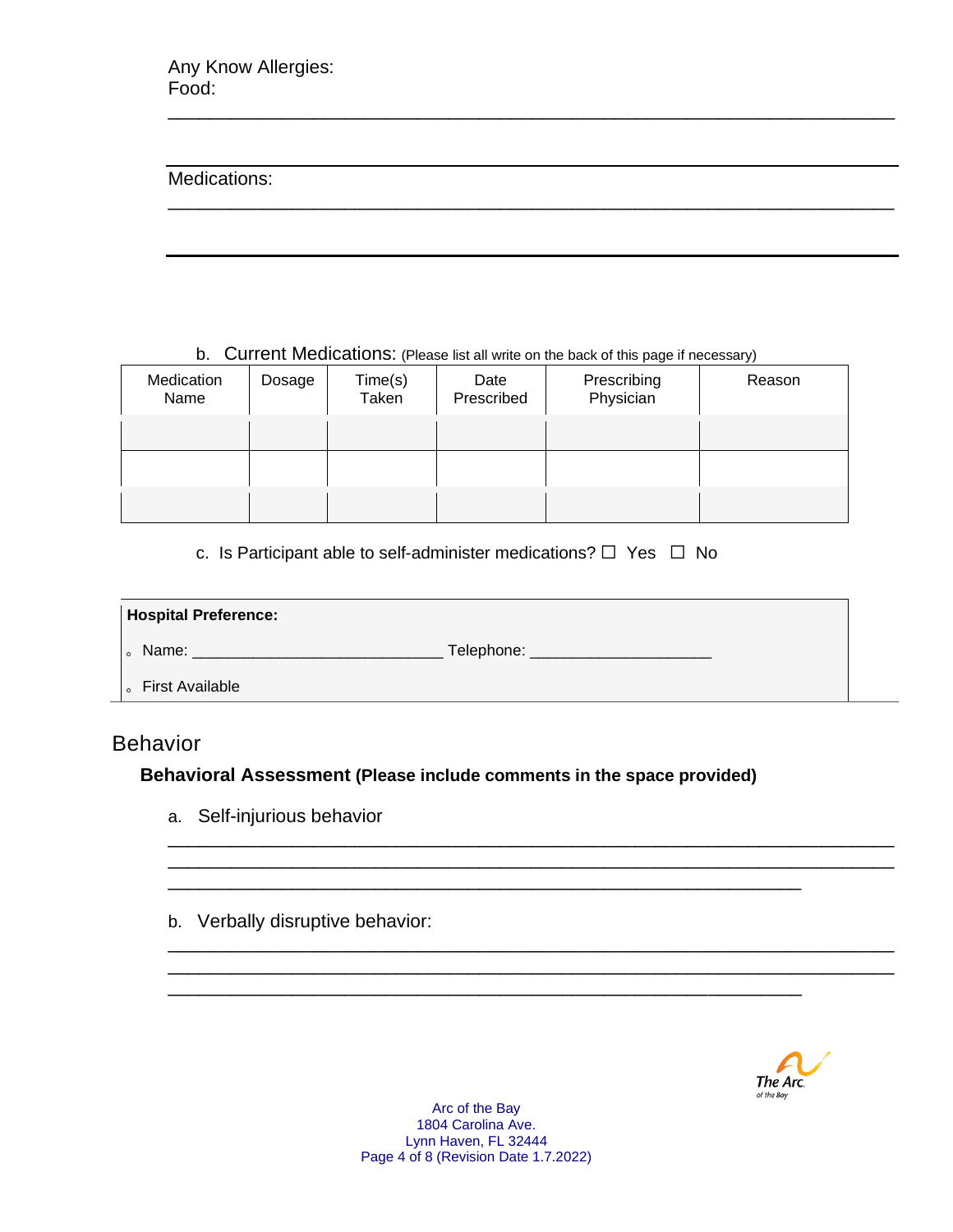c. Unusual fear(s):

d. Resistant behaviors:

e. Criminal History (provide details and attach background, if applicable):

**Have you ever been incarcerated, convicted of a felony, or experienced disciplinary problems at another educational institution/service provider?**

\_\_\_\_\_\_\_\_\_\_\_\_\_\_\_\_\_\_\_\_\_\_\_\_\_\_\_\_\_\_\_\_\_\_\_\_\_\_\_\_\_\_\_\_\_\_\_\_\_\_\_\_\_\_\_\_\_\_\_\_\_

\_\_\_\_\_\_\_\_\_\_\_\_\_\_\_\_\_\_\_\_\_\_\_\_\_\_\_\_\_\_\_\_\_\_\_\_\_\_\_\_\_\_\_\_\_\_\_\_\_\_\_\_\_\_\_\_\_\_\_\_\_\_\_\_\_\_\_\_\_\_ \_\_\_\_\_\_\_\_\_\_\_\_\_\_\_\_\_\_\_\_\_\_\_\_\_\_\_\_\_\_\_\_\_\_\_\_\_\_\_\_\_\_\_\_\_\_\_\_\_\_\_\_\_\_\_\_\_\_\_\_\_\_\_\_\_\_\_\_\_\_

\_\_\_\_\_\_\_\_\_\_\_\_\_\_\_\_\_\_\_\_\_\_\_\_\_\_\_\_\_\_\_\_\_\_\_\_\_\_\_\_\_\_\_\_\_\_\_\_\_\_\_\_\_\_\_\_\_\_\_\_\_\_\_\_\_\_\_\_\_\_ \_\_\_\_\_\_\_\_\_\_\_\_\_\_\_\_\_\_\_\_\_\_\_\_\_\_\_\_\_\_\_\_\_\_\_\_\_\_\_\_\_\_\_\_\_\_\_\_\_\_\_\_\_\_\_\_\_\_\_\_\_\_\_\_\_\_\_\_\_\_

\_\_\_\_\_\_\_\_\_\_\_\_\_\_\_\_\_\_\_\_\_\_\_\_\_\_\_\_\_\_\_\_\_\_\_\_\_\_\_\_\_\_\_\_\_\_\_\_\_\_\_\_\_\_\_\_\_\_\_\_\_\_\_\_\_\_\_\_\_\_ \_\_\_\_\_\_\_\_\_\_\_\_\_\_\_\_\_\_\_\_\_\_\_\_\_\_\_\_\_\_\_\_\_\_\_\_\_\_\_\_\_\_\_\_\_\_\_\_\_\_\_\_\_\_\_\_\_\_\_\_\_\_\_\_\_\_\_\_\_\_

\_\_\_\_\_\_\_\_\_\_\_\_\_\_\_\_\_\_\_\_\_\_\_\_\_\_\_\_\_\_\_\_\_\_\_\_\_\_\_\_\_\_\_\_\_\_\_\_\_\_\_\_\_\_\_\_\_\_\_\_\_

\_\_\_\_\_\_\_\_\_\_\_\_\_\_\_\_\_\_\_\_\_\_\_\_\_\_\_\_\_\_\_\_\_\_\_\_\_\_\_\_\_\_\_\_\_\_\_\_\_\_\_\_\_\_\_\_\_\_\_

### **YES NO**

**If yes, please prepare a written statement for the Executive Director, ARC of the Bay, Ron Sharpe or designee explaining the circumstances. This will be reviewed prior to admission. The information will be handled confidentially.**

## Living Skills

#### **Independent Living Skills Assessment**

#### **Communication:**

- $\Box Y$   $\Box N$  Verbally communicates, articulates clearly, easily understood
- ☐ Y ☐ N Uses gestures to communicate
- ☐ Y ☐ N Uses sign language to communicate
- ☐ Y ☐ N Uses pictures to communicate
- $\Box Y$   $\Box N$  Responds when spoken to
- ☐ Y ☐ N Indicates, needs, wants, desires
- ☐ Y ☐ N Responds to question appropriately
- ☐ Y ☐ N Speaks in full sentences
- ☐ Y ☐ N Speaks in short phrases
- □ Y □ N Can answer many common questions
- ☐ Y ☐ N Stays on topic of conversation
- □ Y □ N Maintains appropriate voice volume



Arc of the Bay 1804 Carolina Ave. Lynn Haven, FL 32444 Page 5 of 8 (Revision Date 1.7.2022)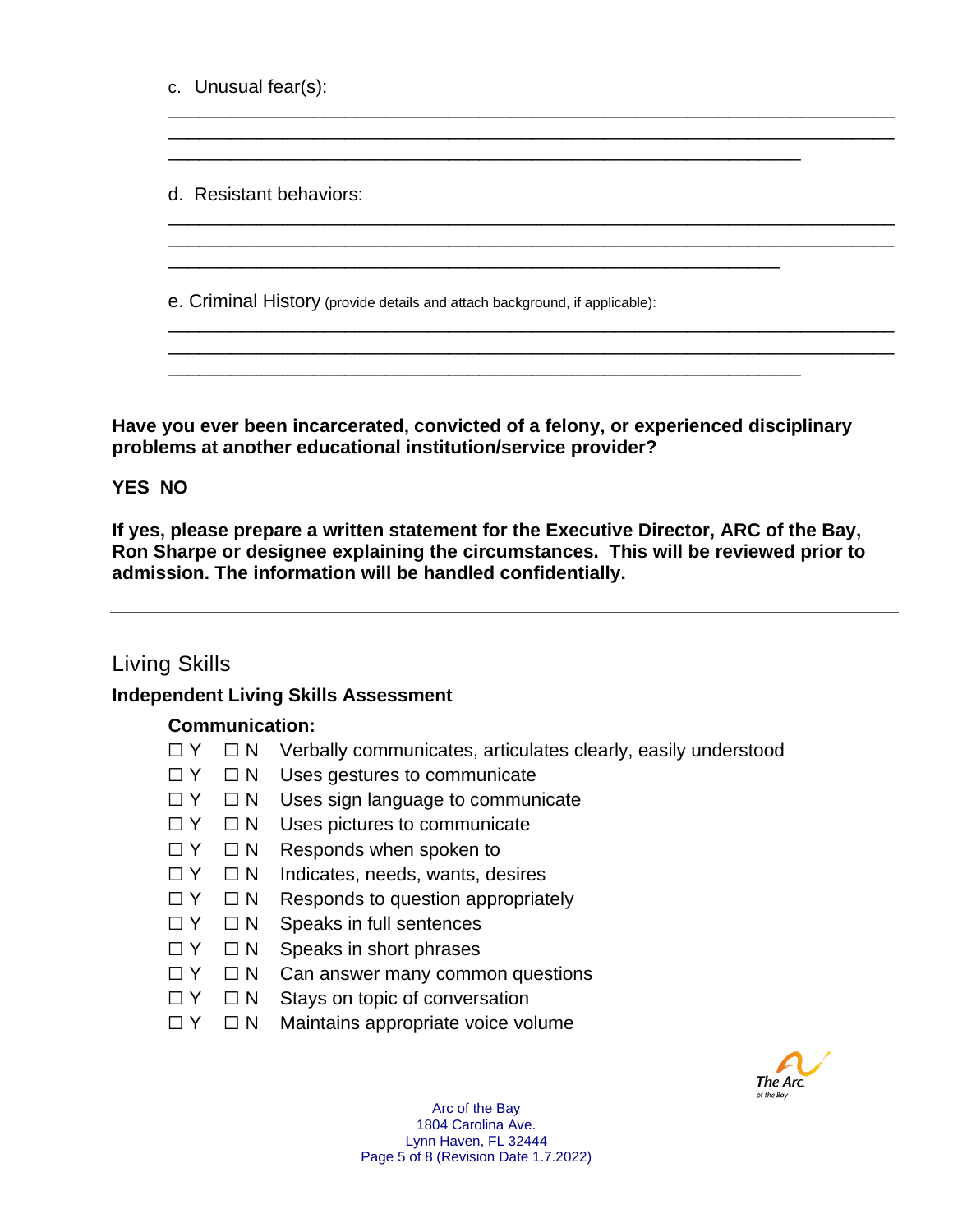- ☐ Y ☐ N Stands at appropriate distance when speaking
- $\Box Y$   $\Box N$  Takes turns speaking (does not interrupt)
- □ Y □ N Reads independently (specify approximate grade level) \_\_\_\_\_\_\_\_\_
- □ Y □ N Writes legibly in sentences (comments: \_\_\_\_\_\_\_\_\_\_\_\_\_\_\_
- ☐ Y ☐ N Uses a mobile phone for personal use
- □ Y □ N Uses email?

## **Transportation:**

- □ Y □ N Participant can drive a vehicle
- ☐ Y ☐ N Participant can use the public transit
- □ Y □ N Family will provide transportation
- $\Box Y$   $\Box N$  Participant will require assistance with transportation, including Funding.

## **Mobility:**

- $\Box Y$   $\Box N$  Ambulates independently with steady, stable, solid gait
- $\Box Y$   $\Box N$  Ambulates with awkward gait
- $\Box Y$   $\Box N$  Ambulates with use of assistive device (walker, cane, brace, wheelchair)
- □ Y □ N Maneuvers around program facility without disturbing property/people
- ☐ Y ☐ N Bends without difficulty
- ☐ Y ☐ N Lifts up to 35 pounds
- $\Box Y$   $\Box N$  Pushes and pulls items without difficulty
- □ Y □ N Has dexterity to manipulate small objects (snap, twist, grasp, with use of fingers)

\_\_\_\_\_\_\_\_\_\_\_\_\_\_\_\_\_\_\_\_\_\_\_\_\_\_\_\_\_\_\_\_\_\_\_\_\_\_\_\_\_\_\_\_\_\_\_\_\_\_\_\_\_\_\_\_\_\_\_\_\_\_\_\_\_\_\_

\_\_\_\_\_\_\_\_\_\_\_\_\_\_\_\_\_\_\_\_\_\_\_\_\_\_\_\_\_\_\_\_\_\_\_\_\_\_\_\_\_\_\_\_\_\_\_\_\_\_\_\_\_\_\_\_\_\_\_\_\_\_\_\_\_\_\_

\_\_\_\_\_\_\_\_\_\_\_\_\_\_\_\_\_\_\_\_\_\_\_\_\_\_\_\_\_\_\_\_\_\_\_\_\_\_\_\_\_\_\_\_\_\_\_\_\_\_\_\_\_\_\_\_\_\_\_\_\_\_\_\_\_\_\_

Assistive devices or adaptive technology currently used by participant:

Environmental Factors to Consider:

Physical Limitations:

## **Services of Interest (check all that apply)**

☐Supported Employment/Employment Services/On-the-Job Coaching ☐Job Development/Job Placement ☐Career Advancement ☐Social Skills and Financial Literacy Classes ☐Computer lab ☐Occupational Skills Training Class ☐Specify Training/Interest: \_\_\_\_\_\_\_\_\_\_\_\_\_\_\_\_\_\_\_\_\_\_\_\_\_\_\_\_\_

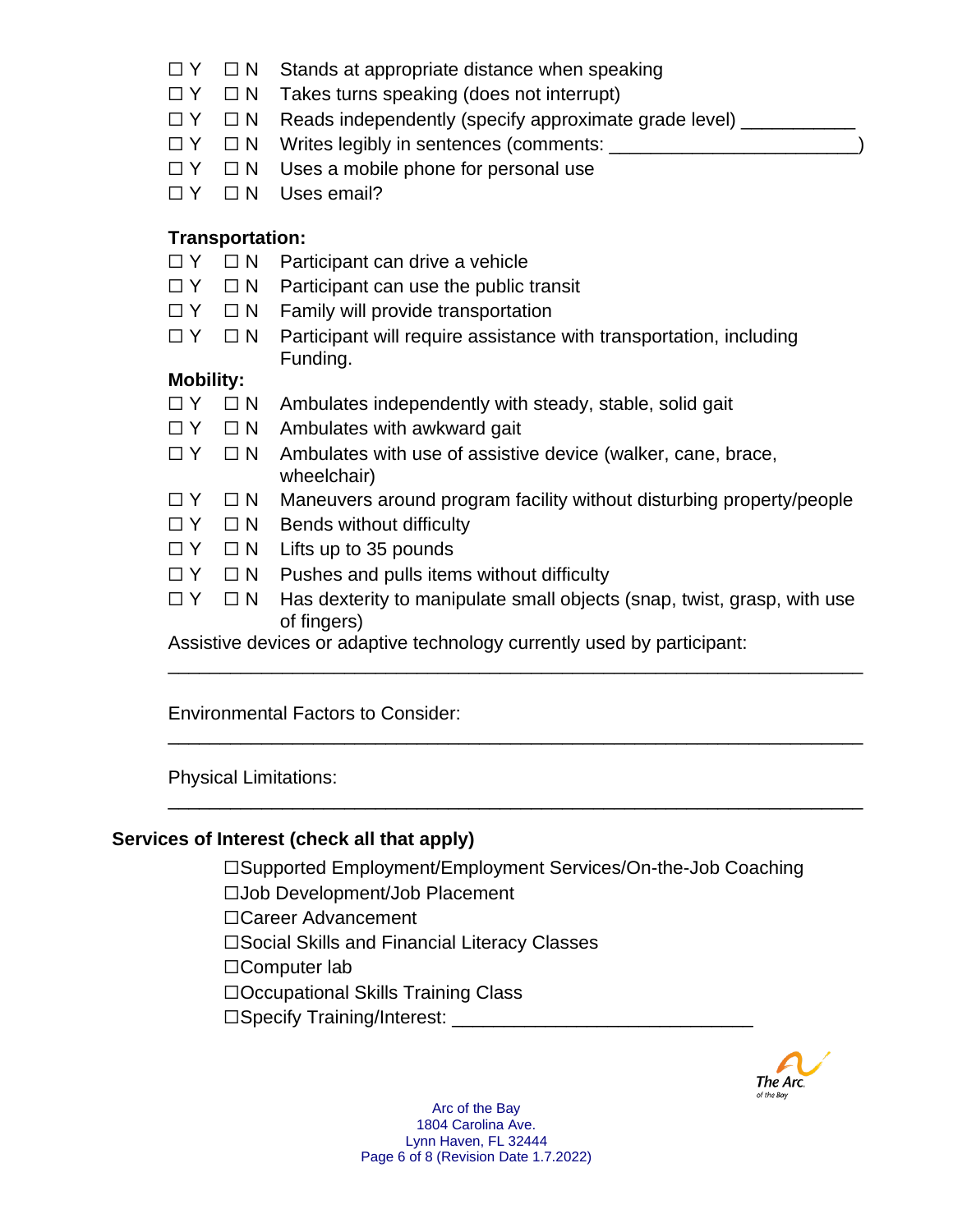**Additional relevant information necessary to consider prior to Individual Centered Planning/Enrollment into Educational or Training Program:**

\_\_\_\_\_\_\_\_\_\_\_\_\_\_\_\_\_\_\_\_\_\_\_\_\_\_\_\_\_\_\_\_\_\_\_\_\_\_\_\_\_\_\_\_\_\_\_\_\_\_\_\_\_\_\_\_\_\_\_\_\_\_\_\_\_\_\_\_\_

\_\_\_\_\_\_\_\_\_\_\_\_\_\_\_\_\_\_\_\_\_\_\_\_\_\_\_\_\_\_\_\_\_\_\_\_\_\_\_\_\_\_\_\_\_\_\_\_\_\_\_\_\_\_\_\_\_\_\_\_\_\_\_\_\_\_\_\_\_\_\_\_\_\_\_ \_\_\_\_\_\_\_\_\_\_\_\_\_\_\_\_\_\_\_\_\_\_\_\_\_\_\_\_\_\_\_\_\_\_\_\_\_\_\_\_\_\_\_\_\_\_\_\_\_\_\_\_\_\_\_\_\_\_\_\_\_\_\_\_\_\_\_\_\_\_\_\_\_\_\_

\_\_\_\_\_\_\_\_\_\_\_\_\_\_\_\_\_\_\_\_\_\_\_\_\_\_\_\_\_\_\_\_\_\_\_\_\_\_\_\_\_\_\_\_\_\_\_\_\_\_\_\_\_\_\_\_\_\_\_\_\_\_\_\_\_\_\_\_\_\_\_\_\_\_\_ \_\_\_\_\_\_\_\_\_\_\_\_\_\_\_\_\_\_\_\_\_\_\_\_\_\_\_\_\_\_\_\_\_\_\_\_\_\_\_\_\_\_\_\_\_\_\_\_\_\_\_\_\_\_\_\_\_\_\_\_\_\_\_\_\_\_\_\_\_\_\_

#### **Consent for Release of Information**

Consent for Release of Information Federal regulation allows Arc of the Bay dba St. Andrew Bay Center to use or disclose protected health information from your record to provide treatment to you, to obtain payment for the services we provider and for other professional activities known as "health care operations". With this consent form we are asking you to make this permission explicit. By signing this consent, you are giving us permission to use or disclose your PHI for these activities. These uses and disclosures are described more fully in our Notice of Privacy Practices. You have the right to review that notice before signing this consent. We reserve the right to revise our Notice of Privacy Practices at any time. If we do so, the revised notice will be posted in our facility. You may ask for a printed copy of our notice at any time. You may ask us to restrict the use an disclosure of certain information in your record that otherwise would be allowed for treatment, payment, or health care operations. However, we do not have to agree to these restrictions. If we agree to a restriction, that agreement is binding. You may revoke this consent at any time by giving written notification. Such revocation will not affect any action taken in reliance to the consent prior to the revocation. This consent is voluntary, you may refuse to sign it. However, we are permitted to refuse to provide services if this consent is not granted, or if they consent is later revoked. Person or Organization Granted this Consent:

| ves        | no Social Security Administration              |
|------------|------------------------------------------------|
| ves        | no Medicaid                                    |
|            | yes _______ no Family: please list each person |
| <b>ves</b> | no l                                           |
| <b>ves</b> | no l                                           |
| <b>ves</b> | no l                                           |
|            | yes _______ no Vocational Rehabilitation       |
|            | yes _______ no Life Management Center          |
| ves        | no Other: please list each person              |
| <b>ves</b> | no l                                           |
| ves        | no                                             |
|            |                                                |

My signature on this application form provides my consent to the use or disclosure of my PHI as specified above. My signature on this application form means I have been given a copy of Arc of the Bay dba St. Andrew Bay Center's privacy policies.

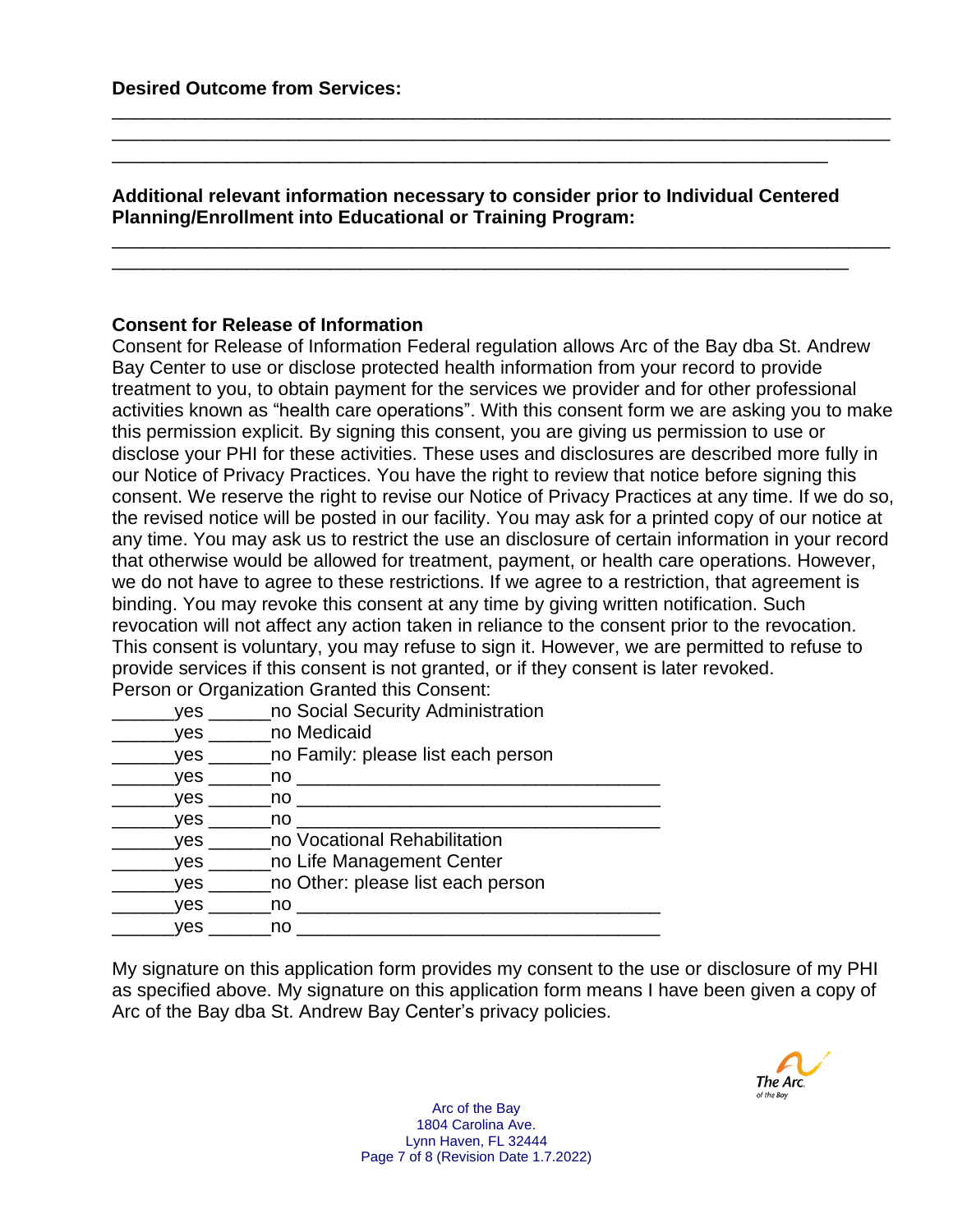## **Cost and Payment Options**

The Culinary Arts program at the Arc of the Bay's Culinary Institute is available for \$5500.00. This price includes tuition and fees, as well as materials and uniforms. Flexible payment plans will be available to students that qualify.

The information contained within this application is true and correct to the best of my knowledge.

| Signature of Applicant or Legal Guardian       | Date |  |
|------------------------------------------------|------|--|
|                                                |      |  |
| Signature of the Arc of the Bay Representative | Date |  |



Arc of the Bay 1804 Carolina Ave. Lynn Haven, FL 32444 Page 8 of 8 (Revision Date 1.7.2022)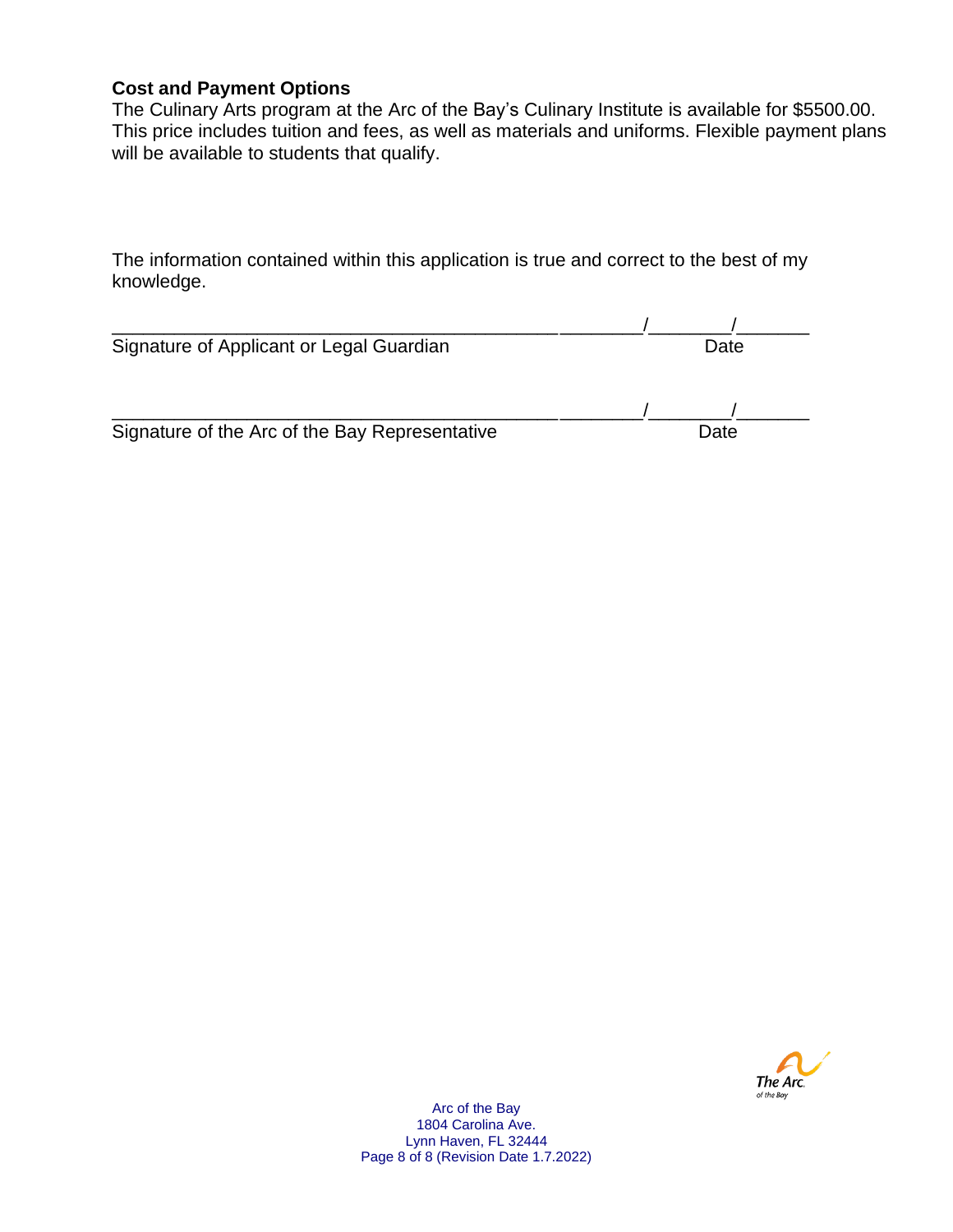

#### **CONSENT FOR CLIENT ELECTRONIC COMMUNICATIONS**

With this form, you authorize St Andrew Bay Center, to communicate your administrative information to you via email or via text message.

SABC uses reasonable means to protect the security and confidentiality of email information sent and received. However, because of the risks identified below, SABC cannot guarantee the security and privacy of email communication and is not liable for improper disclosure of confidential information that is not caused by SABC's intentional misuse.

SABC will not forward electronic Client communications to independent third parties without the Client's prior written consent, except as authorized or required by law.

#### **RISKS ASSOCIATED WITH ELECTRONIC COMMUNICATIONS**

Some, but not all, of the risks with email are listed here:

- Email or text senders can easily misaddress an email or mobile phone number
- Email is more accessible to falsify than handwritten or signed documents
- Backup copies of email may exist even after the sender or recipient has deleted his or her copy
- Employers and online services have a right to archive and inspect emails transmitted through their systems
- Email can be intercepted, altered, forwarded, or used without authorization or detection
- Email can be used to introduce system computer viruses; and

• Electronic communications can be used as evidence in court.

#### **CLIENT OBLIGATIONS WHEN CONSENTING TO ELECTRONIC COMMUNICATIONS**

- Take precautions to preserve the confidentiality of email
- Inform the SABC of any changes to your email address or mobile phone number; and

• Withdraw consent to email Client information through hardcopy written communication to the SABC

#### **CLIENT'S CERTIFICATION OF CONSENT FOR ST ANDREW BAY CENTER ELECTRONIC COMMUNICATIONS**

| <b>Client's Last Name</b>                                                                                                                                                        | <b>First Name</b> | Date of Birth |  |
|----------------------------------------------------------------------------------------------------------------------------------------------------------------------------------|-------------------|---------------|--|
| Email address                                                                                                                                                                    |                   | Mobile Phone: |  |
| I acknowledge that I have read and fully understand this consent form. I understand and accept the risks<br>associated with email/text communication between the SABC and myself |                   |               |  |
|                                                                                                                                                                                  | Date.             |               |  |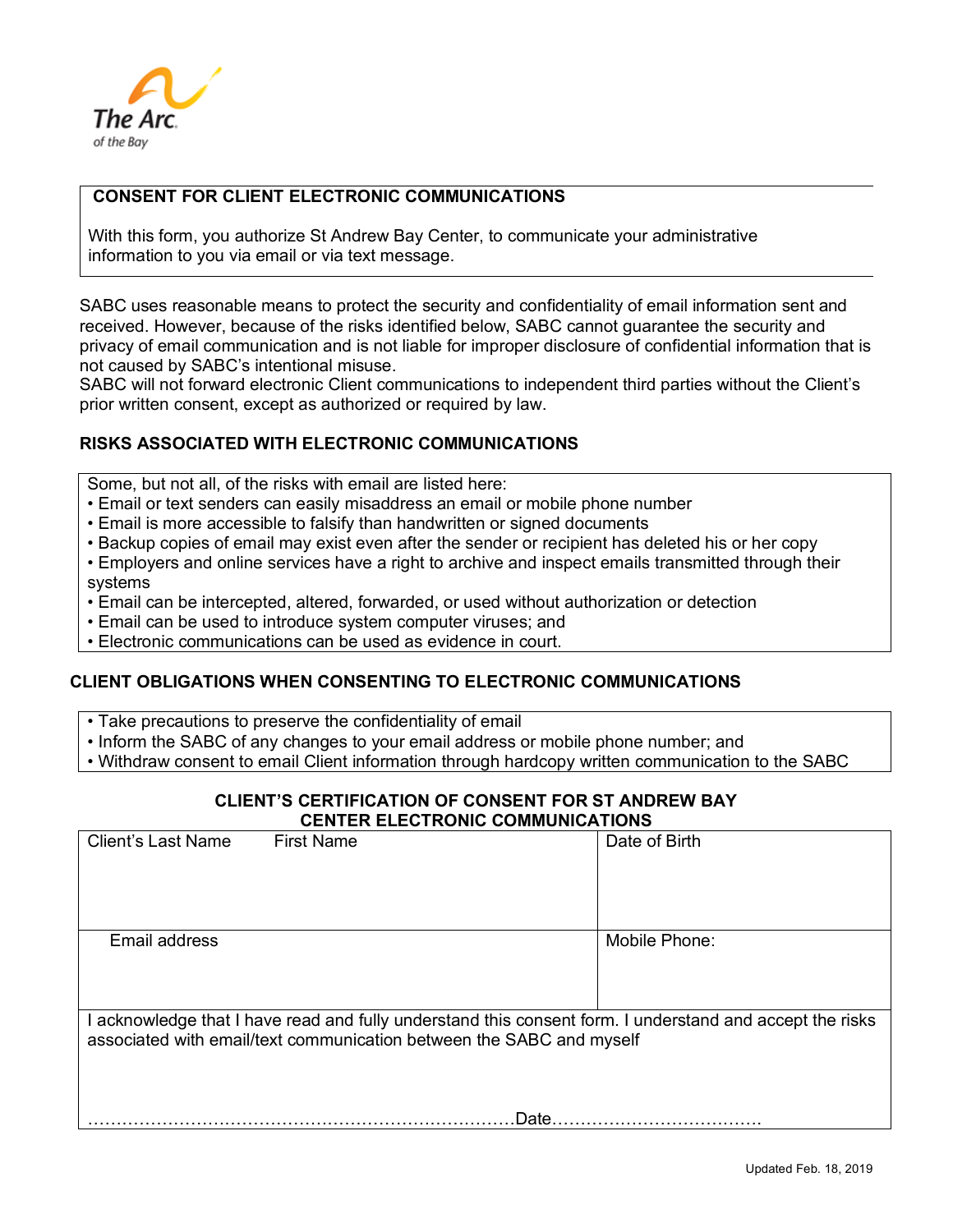#### **St. Andrew Bay Center, Inc.**

#### **Notice Regarding the Management and Protection for Personal Health Information**

The US Government has established rules concerning the uses and protection of medical and health information. St. Andrew Bay Center has always worked vey hard to protect the confidentiality of your records. This notice describes how health information we keep about you may be used and disclosed, and how you can get access to this information.

Please review this carefully:

Our duties as they related to your protected health information (PHI): Any information that we keep about you, whether written, oral, or electronic is protected by federal and state laws. We have a duty to safeguard you Protected Health Information which includes individually identifiable information about:

- Your past, present, or future health or condition
- Provision of health care services to you
- Payment for the health care considered PHI

In addition to protecting your privacy we are also required to:

- Give you this notice which describes our privacy practices
- Explain how, when, and why we may use or give our (disclose) you PHI

Except in very specific circumstances, we must use or disclose only the minimum PHI that is necessary to accomplish the reason for the use or disclosure.

We must follow the privacy practices described in this notice; however, we reserve the right to change the terms of this notice at any time and to make the new notice provisions effective for all protected health information that we receive, disclose, or maintain. Should our notice change, we will post a new notice in all of our reception areas.

## How St. Andrew Bay Center uses you Protected Information:

At St. Andrew Bay Center, professional staff work together to provide your services. We record this information and include it in your file. The information is the record also serves as the basis for obtaining payment for services we provide to you. Everyone who works for St. Andrew Bay Center is required to protect the privacy of your records as a condition for working here. St. Andrew Bay Center takes necessary precautions against the inappropriate uses and disclosure of information. All of our staff are expected to access your information only when necessary.

Generally, staff access information about you for the following reasons:

- For services we use and disclose your PHI to provide, coordinate, or manage you services.
- To obtain payment

Both the federal government and the State of Florida have regulation about how to protect your privacy. When these laws differ, we will follow the regulations that provide you with the most privacy protection.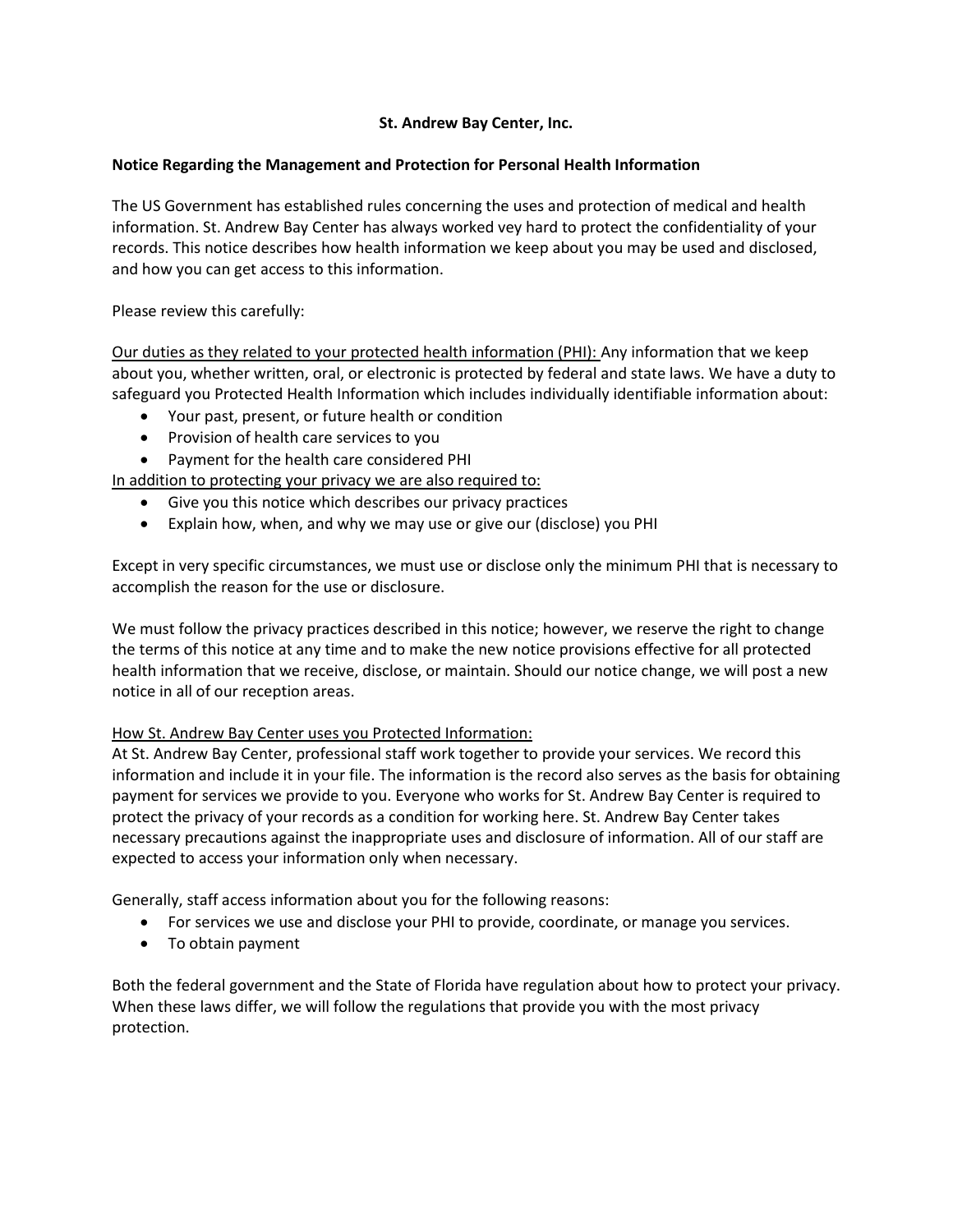#### How we Share your Information Outside of St. Andrew Bay Center

Uses and disclosures for which we require your authorization:

- In most cases, Florida Law requires us to obtain written permission before we can release information about you for other people of businesses to use.
- For payment to release information to state agencies, support coordinators, Medicaid staff, in order to obtain payment from they for your care.
- To provide records to a hospital, doctor, nurse, or other service provider not connected with St. Andrew Bay Center.
- When the use of disclosure goes beyond services we provide, we are required to have a written authorization. \* Authorizations can be revoked by you at any time to stop future uses or disclosures, except where we have already used or disclosed your PHI in reliance upon your authorization.

Uses and disclosures for which we do not require authorization:

- To avert a serious threat of harm St. Andrew Bay Center uses and discloses protected information to alert those able to lessen or prevent the threat of serious harm to your health and safety or to the health and safety of another person or to the public.
- St. Andrew Bay Center may disclose PHI related to the individual's death to person who may need such information to carry out their job duties.
- For Public Health Activities St. Andrew Bay Center may disclose PHI when we are required to collect information about diseases, injuries or to report vital statistics, adverse medication reactions, and certain communicable disease to a public health authority.
- For health oversight activities St. Andrew Bay Center may need to disclose PHI to the Florida Agency for healthcare Administration, the Department of Health, The Department of Children and Families, Delmarva, or the Commission on Accreditation of Rehabilitation Facilities during monitoring, and licensing, inspections and to demonstrate regulatory compliance.
- For research purposes in certain circumstances, we may disclose PHI for research purposes.
- For Fundraising Purposes St. Andrew Bay Center may disclose PHI to preform certain fundraising activities. An example might be to show your photo on a video or brochure to be used for fundraising purposes.
- For specialized government functions St. Andrew Bay Center may release PHI when a client is incarcerated or hospitalized, and the Department of Children and Families requests such records. St. Andrew Bay Center may provide PHI to authorized federal officials for national security reasons such as providing protection for the President of the United States.
- For Workers' compensation we may disclose PHI to comply with these laws.

To comply with other provisions of law, St. Andrew Bay Center must comply with the valid order of a court to release protected information. We must also disclose PHI to authorities who monitor our compliance with these privacy requirements. We must furnish records relating to a Medicaid recipient to the Medicaid Fraud Control Unit in the Department of Legal Affairs, upon request.

Uses of disclosures for which you must be given an opportunity to object:

• Sometimes we may disclose your PHI if we have told you that we are going to use or disclose your information and you did not object.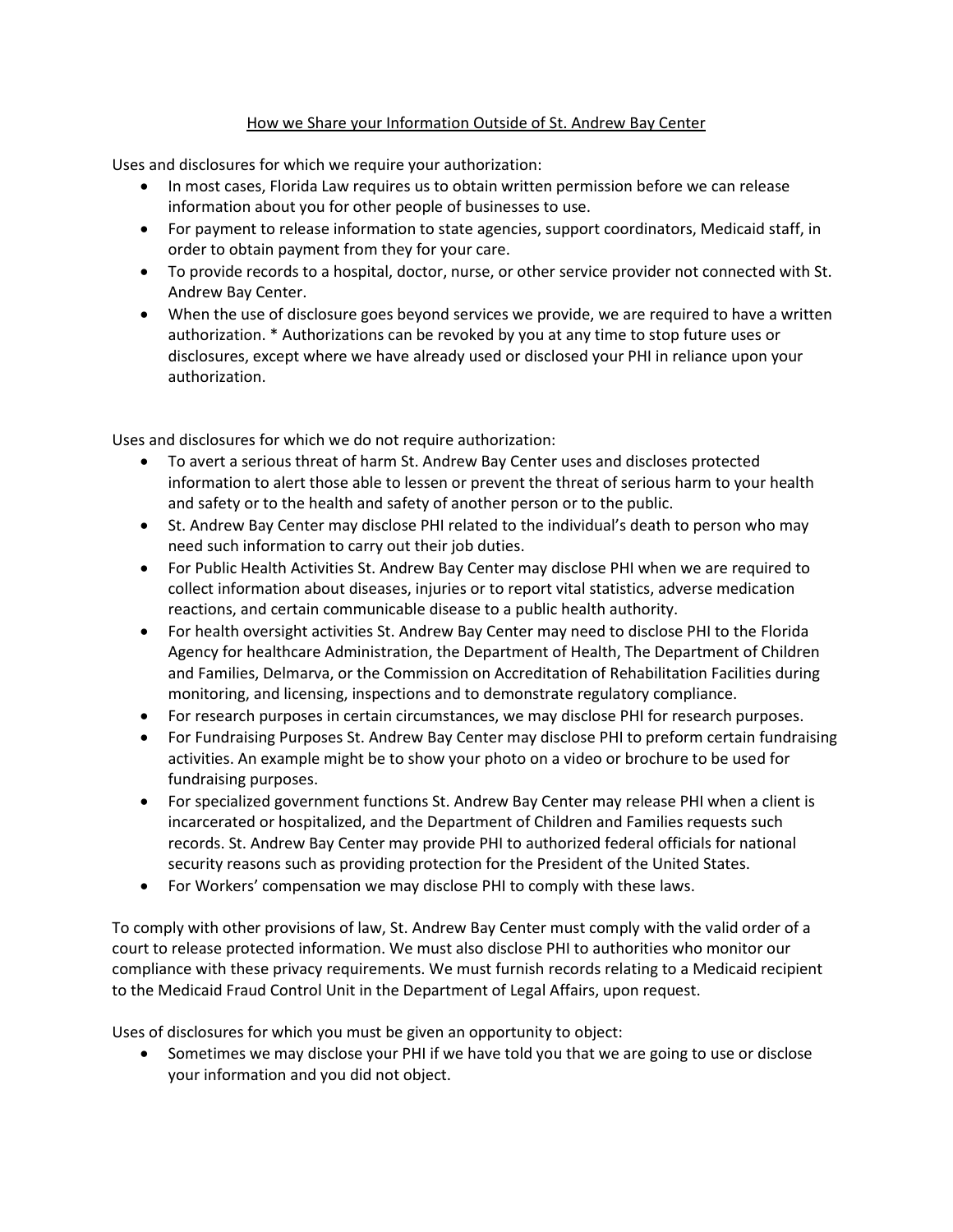#### Your Rights as The Relate to Your Protected Health Information (PHI)

You have the following rights relating to your PHI:

- To request restriction on uses or disclosures: You have the right to ask that we limit how we use or disclose your PHI. We will consider your request; but are not legally bound to agree to the restriction to the extent that we do agree to any restrictions on our use or disclosure of your PHI, we will put the agreement in writing, abide by it except in emergency situations. We cannot agree to limit uses or disclosures that are required by law.
- To choose how we contact you: You have the right to ask that we send you information at the alternative address of by an alternative means. We must agree to your request as long as it is reasonably easy for us to do so.

You have the right:

- To inspect and copy your PHI: Unless your access is restricted for clear and documented reasons, you have a right to see your protected health information if you put your request in writing. We will respond to your request within 30 days. If we deny you access, we will give you written reasons for the denial and explain any right to have the denial reviewed. If you want copies of your PHI, a charge for copying may be imposed.
- To request amendment of your PHI: If you believe that there is a mistake or missing information in your record of your PHI, you may request in writing, that we correct or add to the record. We will respond within 60 days of receiving your request. We may deny the request if we determine that the PHI is:
	- i) Correct and complete
	- ii) Not created by us or not part of our records; or
	- iii) Not permitted to be disclosed.

If we approve the request for an amendment, we will change the PHI and inform you, as well as tell others who need to know about the change in the PHI.

A denial will state the reasons for denial. It will also explain our rights to have your request, our denial, and any statement in response that you provide, added to your PHI.

- To find out what disclosures have been made: you have a right to get a listing of certain disclosures that we have made. The report will identify when, what, why, and to whom the information was given. The report may not include instances of disclosure that were made for treatment, payment of health care operations; disclosures that you authorized, or if information was accessed national security or intelligence purposes, law enforcement, or health oversight activities St Andrew Bay Center is not required to include in the list any disclosures made before April 14,2003. We will respond to your written request for such a list within 60 days of receiving it. Your request can relate to disclosures going as far back as six years. There will be no charge for more frequent requests. You have the right:
- To receive a paper or electronic copy of this notice upon request. You may request a copy of this notice from the Program Office.

How to Get More Information or Complain about our Privacy Practices: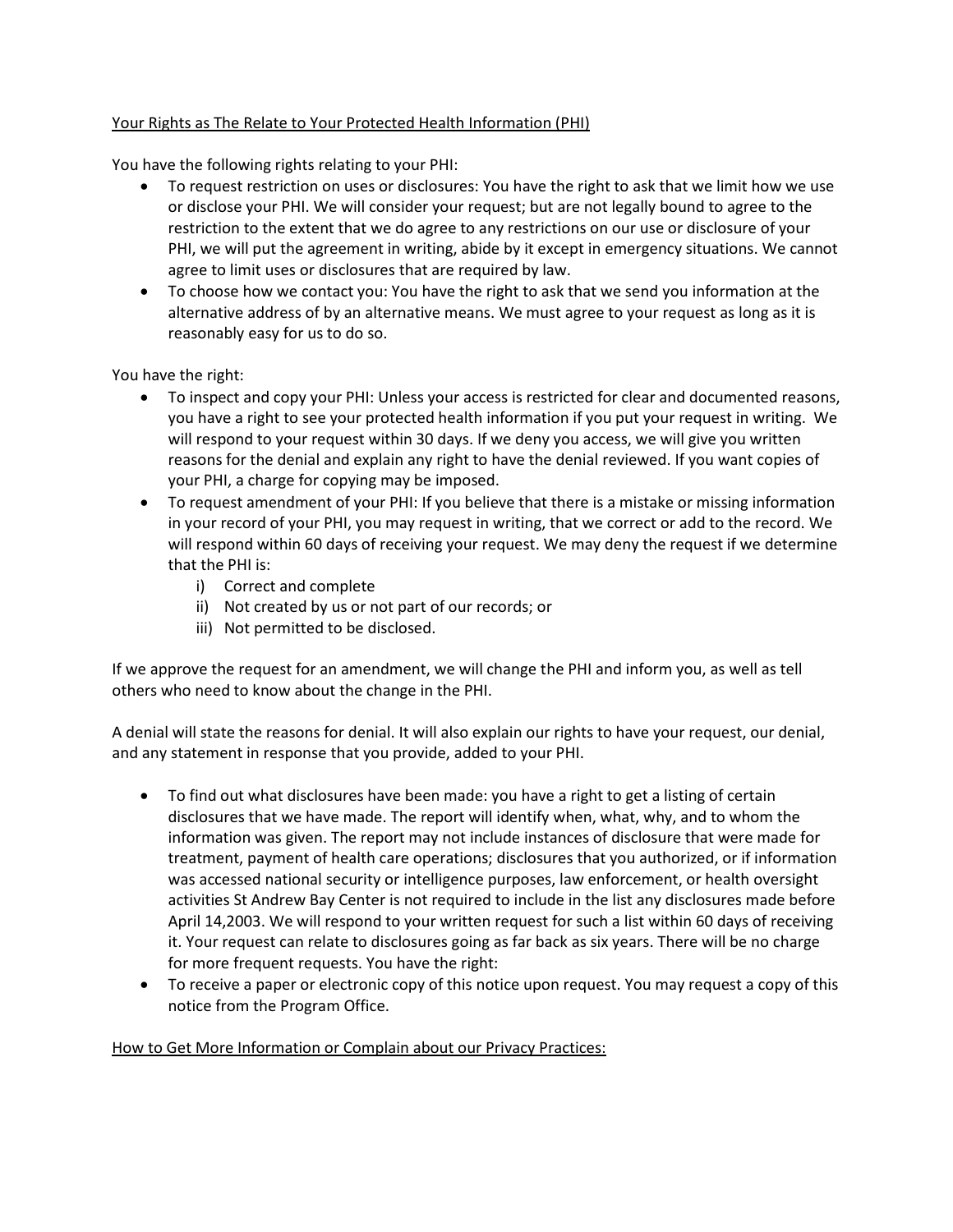If you have questions about this notice, or need additional information, please contact St. Andrew Bay Center privacy complaint Officer at the following address:

P.O. Box 1320 Lynn Haven, FL 32444

If you think we may have violated your privacy rights or you disagree with a decision we made about access to your PHI, you may file a complaint with the person listed above. We may not retaliate against you if you make a complaint.

Other Contact Information:

You may file a written complaint with

US Department of Health and Human Services Attn: Office for Civil Rights Sam Nunn Atlanta Federal Center Suite 3B70, 61 Forsyth Street S.W. Atlanta, GA 32303-8909

*This notice effective April 14, 2003*